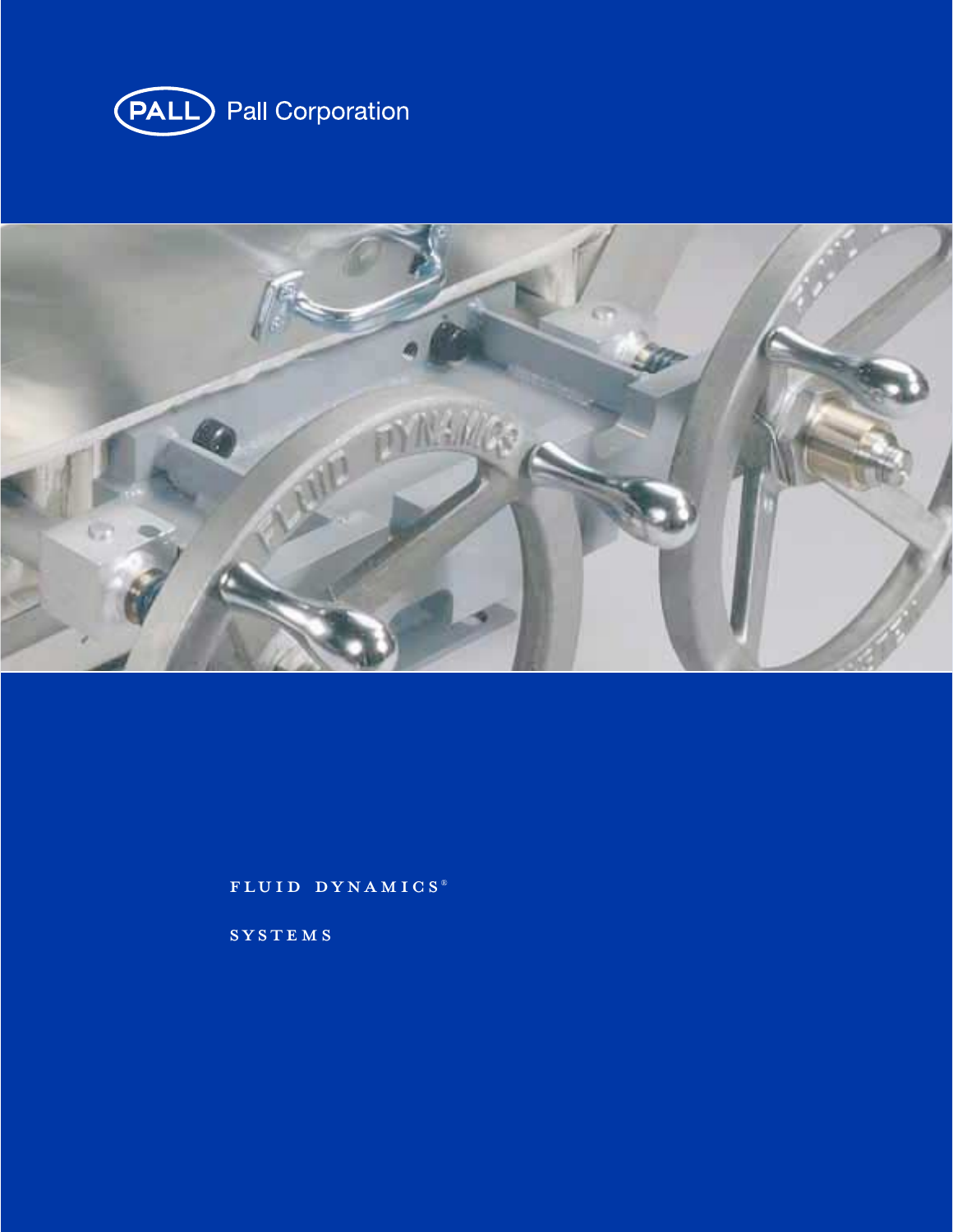# **OVER 2000 SYSTEMS WORLDWIDE**

**Since Fluid Dynamics introduced our first Continuous Polymer Filter (CPF®) System in 1971, we have consistently met the challenging needs of the synthetic fiber, film and resin industries with the most advanced technology in porous metal filtration. Today, there are over 2,000 Fluid Dynamics filter systems in operation, including the largest complete polymer system ever produced.**

**Acrylics Aramids Cellulosics Fluoropolymers Polyacrylonitrile Polyamides Polycarbonate Polyester Polyethylene Polypropylene Polystyrene Polysulfone Urethanes**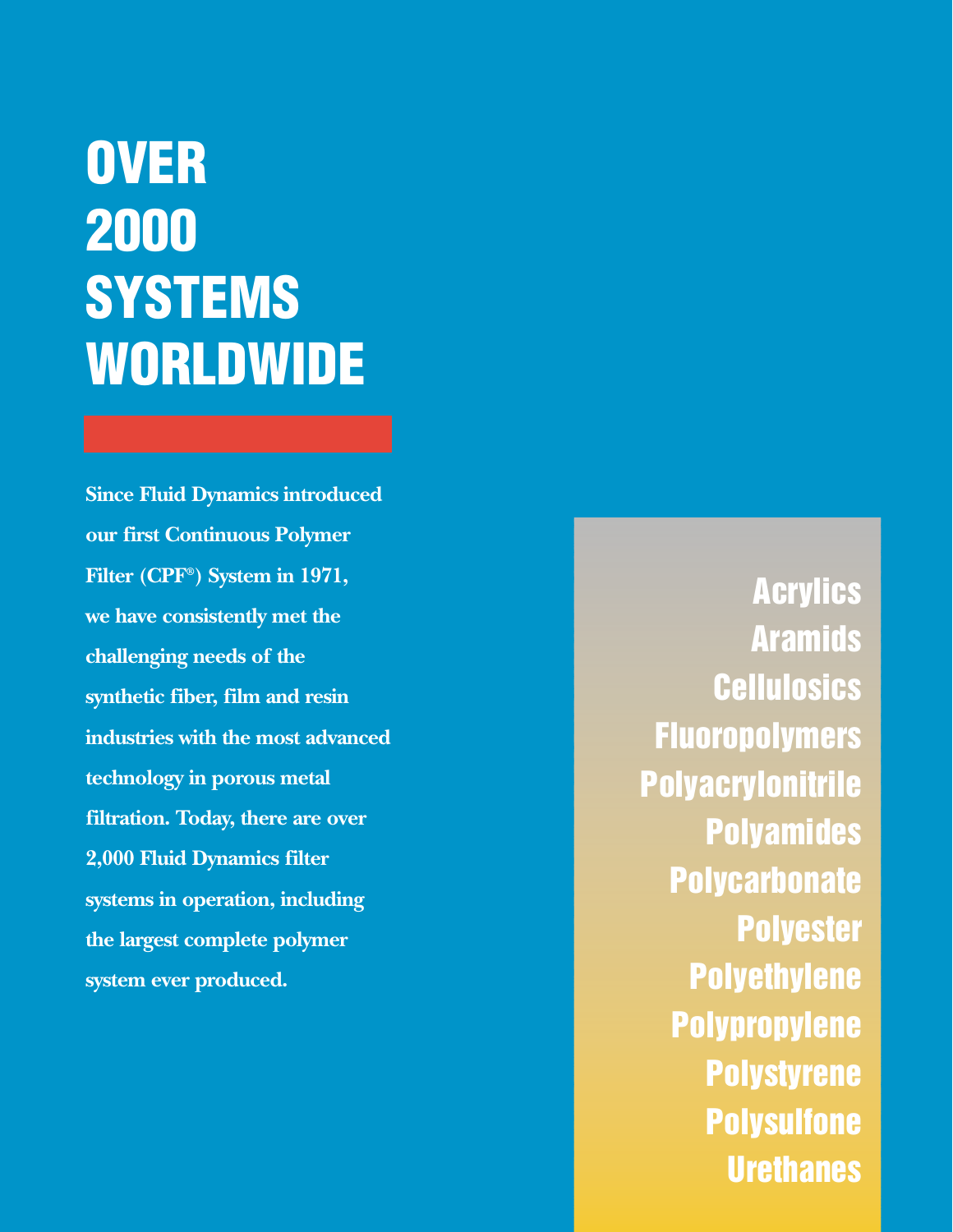# Specialists At Fluid Dynamics, we design

At Fluid Dynamics, we design

components of our filtration systems – from the heat exchangers, filter housings, valves and elements, to the microscopic fibers used in our DYNALLOY<sup>®</sup> sintered metal fiber filter media. As the only company in the world with this degree of vertical

integration in **From Top To Bottom** *porous metal* 

filter systems, we have unique insight into the ever-changing and increasing demands on the industry. And, by designing every component in-house, we have the ability to adapt quickly and customize products to meet new requirements.

For more than 35 years, Fluid Dynamics has been the undisputed leader in polymer filtration, providing products that perform under the most stringent requirements in the industry. Today, we strive to continue that tradition on a daily basis, designing and building to ISO 9001/QS 9000 standards in our modern 275,000 ft2 manufacturing facility.



**With the most technologically advanced flow modeling capabilities in the industry, Fluid Dynamics' engineers can analyze the flow properties of key components in a filter system. By identifying the most subtle design enhancements, we can optimize the performance of new and existing systems.**



**Call Fluid Dynamics for a comprehensive economic analysis of your filtration systems, with recommendations on how to increase process efficiency and product quality.**

Fluid Dynamics offers a complete line of filter system designs for critical applications including high performance and thin-gauge films, micro denier and high-tenacity fiber, and engineered thermoplastics. From in-line units to fully-automated duplex systems for continuous processes, Fluid Dynamics' proven system technologies provide unequaled benefits to your product and bottom line.

# **Bottom Line Results**

**Reduced fiber breaks Increased spin pack life Reduced film tears and inclusions Improved end product quality Increased throughput Increased process reliability Reduced down time and maintenance Protection of critical line components**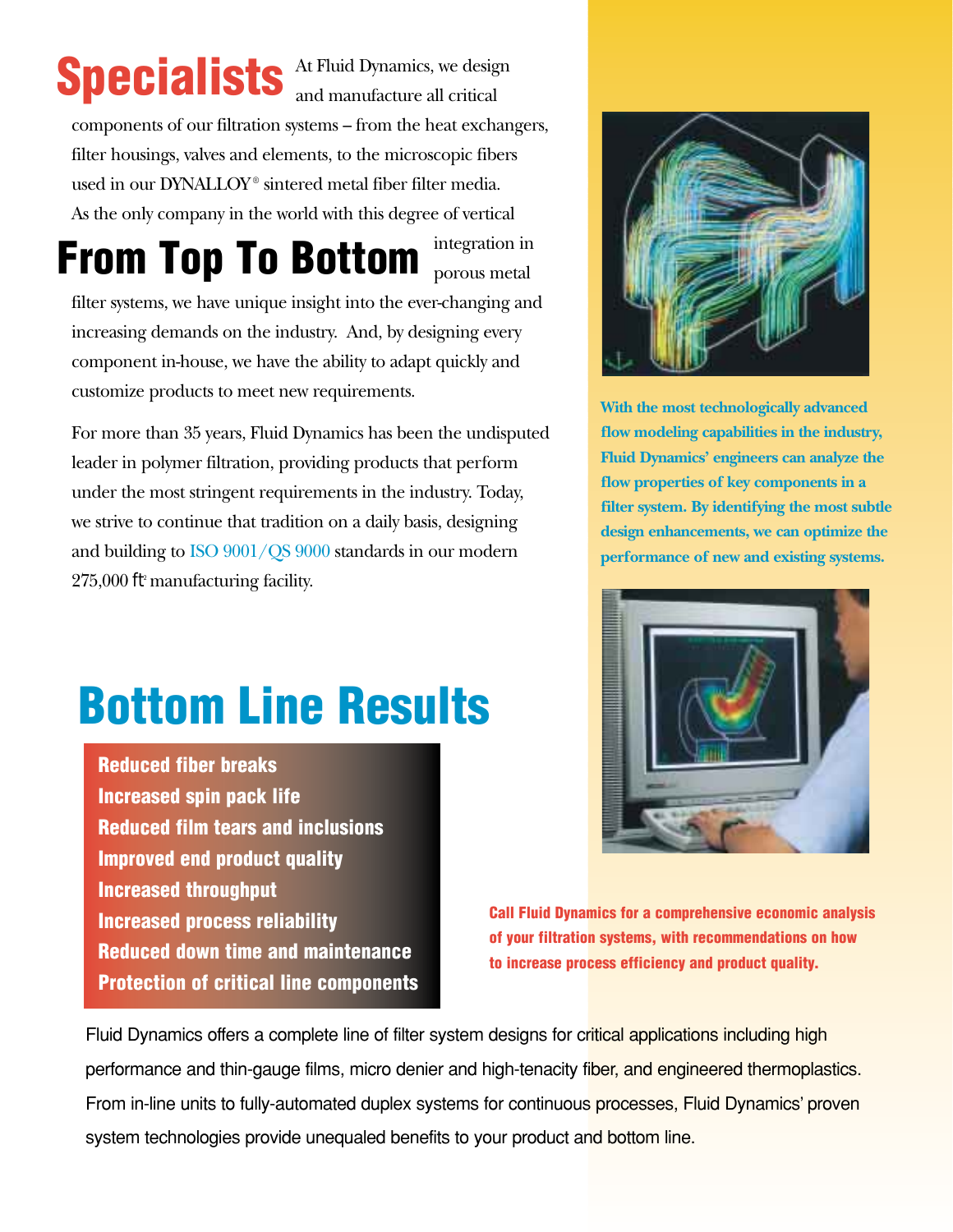## **The CPF Process Reduces Downtime**

All Fluid Dynamics CPF Systems, both Model 100 and 200 series, operate using parallel filter circuits that permit continuous, uninterrupted process filtration.

In operation, one filter housing/element assembly is on-stream until a predetermined differential pressure is reached **(Fig. 1)**. Then, by operating the two handwheels, the spool valves are repositioned, in proper sequence, to progressively close off flow to the housing containing the "dirty" filter elements, and divert flow to the off-stream housing containing the clean filter elements **(Fig. 2)**. Vent valves are incorporated to purge the air during the filling of the off-stream housing to maintain balanced system pressure and prevent entrainment of air in the process stream. Upon completion of the changeover sequence **(Fig. 3)**, the "dirty" housing/element assembly is removed and replaced with a clean assembly.



## **The CPF Advantage Simple and Field-Serviceable**

Our CPF systems are designed for ease of operation and maintenance, and they eliminate the need for breaking heating connections and disassembling interconnecting piping during filter housing changes. As a result, CPF housing changes can be completed in less than 30 minutes. Furthermore, all components in our CPF systems are field serviceable by trained technicians.

Custom systems may be designed for specific applications requiring enhanced flow properties.

All CPF systems are designed to offer safe, dependable and uniform heating.



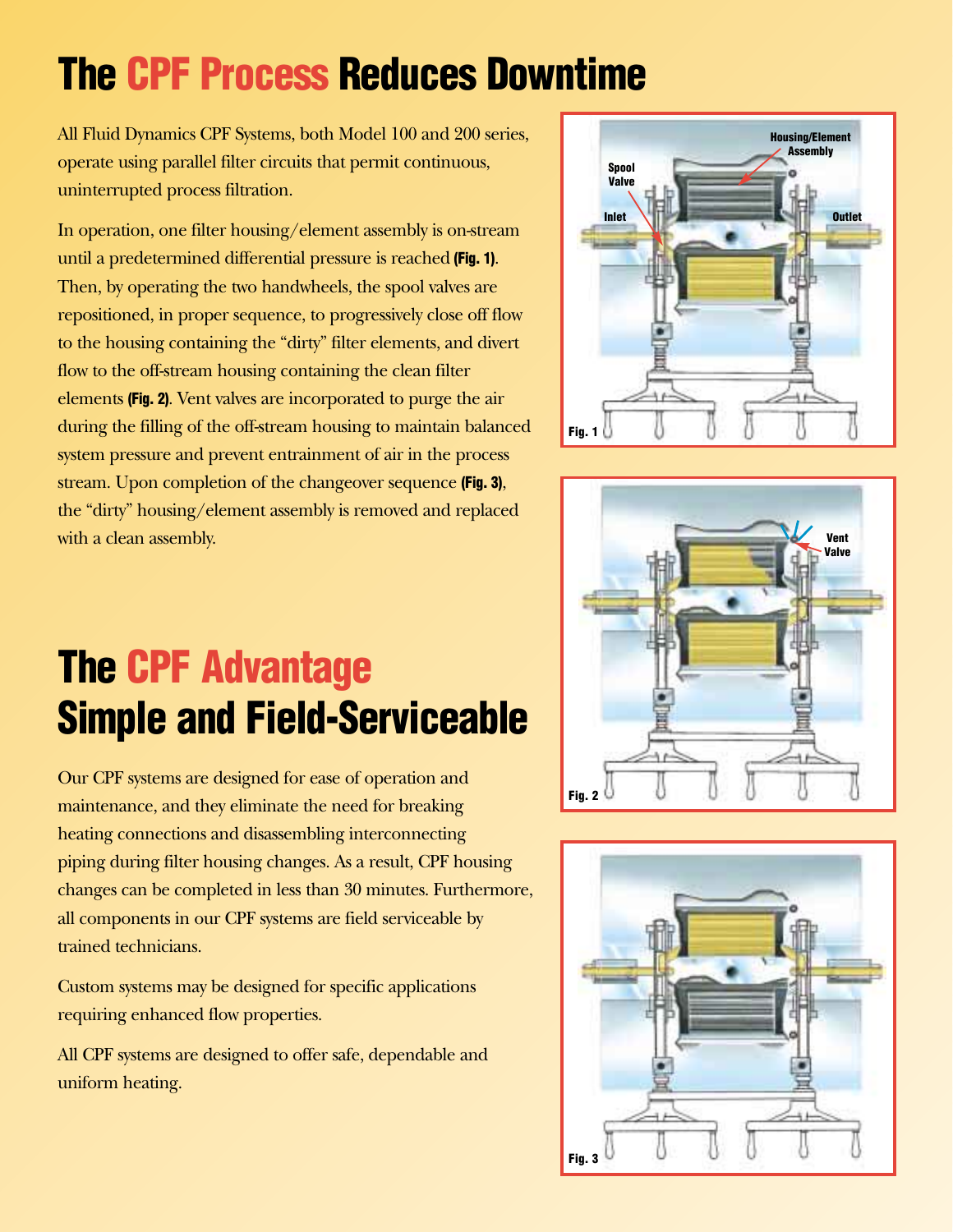## **Model 100 Series CPF Systems**

Our CPF Model 100 series are standard horizontal systems with a compact design, ideal for applications with low flow rates and/or limited space. The valves are operated manually and can provide a smooth, "bumpless" changeover, with no disruption to the down-stream process.



**Nearly all Model 100 CPF systems involve only two (2) bolts in the housing removal and installation process.**



|   | <b>MODEL 100 DIMENSIONS (mm)</b> |     |     |      |      |
|---|----------------------------------|-----|-----|------|------|
|   | 110                              | 120 | 130 | 135  | 140  |
| A | 324                              | 334 | 324 | 324  | 508  |
| B | 339                              | 345 | 355 | 355  | 424  |
| C | 362                              | 381 | 381 | 381  | 546  |
| D | 635                              | 762 | 762 | 762  | 775  |
| E | 356                              | 356 | 356 | 356  | 356  |
| F | 610                              | 826 | 826 | 1207 | 1092 |

### **DESIGN CRITERIA**

System Pressure: to 345 bar System Temperature: to 330˚ C Differential Pressure: to 210 bar depending on element configuration Heating: liquid, vapor or electric

#### **CONNECTIONS**

| Process: | Butt weld standard.              |
|----------|----------------------------------|
|          | Clamp or flange style available. |
| Heating: | Butt weld standard.              |
|          | Flange style available.          |

### **MATERIALS OF CONSTRUCTION**

| <b>Valve Bodies:</b>    | Type 304 stainless steel                       |
|-------------------------|------------------------------------------------|
| <b>Filter Housings:</b> | Type 17-4 PH stainless steel                   |
| Seats & Gaskets:        | Aluminum                                       |
| Packings:               | RYTON <sup>®</sup> standard (others available) |
| <b>Heat Exchanger:</b>  | Carbon steel, double wall construction         |
|                         | (liquid or vapor) Aluminum (electric)          |
| Insulation:             | High temperature fiberglass blanket with       |
|                         | non-stick outer covering standard              |
|                         | (stainless steel cover available)              |
|                         |                                                |



| <b>Model 100 CPFs</b> |  |                              |  |                             |  |
|-----------------------|--|------------------------------|--|-----------------------------|--|
| <b>System</b>         |  | <b>Filter</b><br><b>Area</b> |  | <b>Valve</b><br><b>Bore</b> |  |
| $A$ 110               |  | $0.5~{\rm m}^2$              |  | $27 \text{ mm}$             |  |
| $B$ 120               |  | $1.1 \text{ m}^2$            |  | $27 \text{ mm}$             |  |
| C $130$               |  | $1.1 \text{ m}^2$            |  | $38 \text{ mm}$             |  |
| 135<br>D              |  | $2.2 \text{ m}^2$            |  | $38 \text{ mm}$             |  |
| $E = 140$             |  | $3.5 \; \mathrm{m}^2$        |  | $58 \text{ mm}$             |  |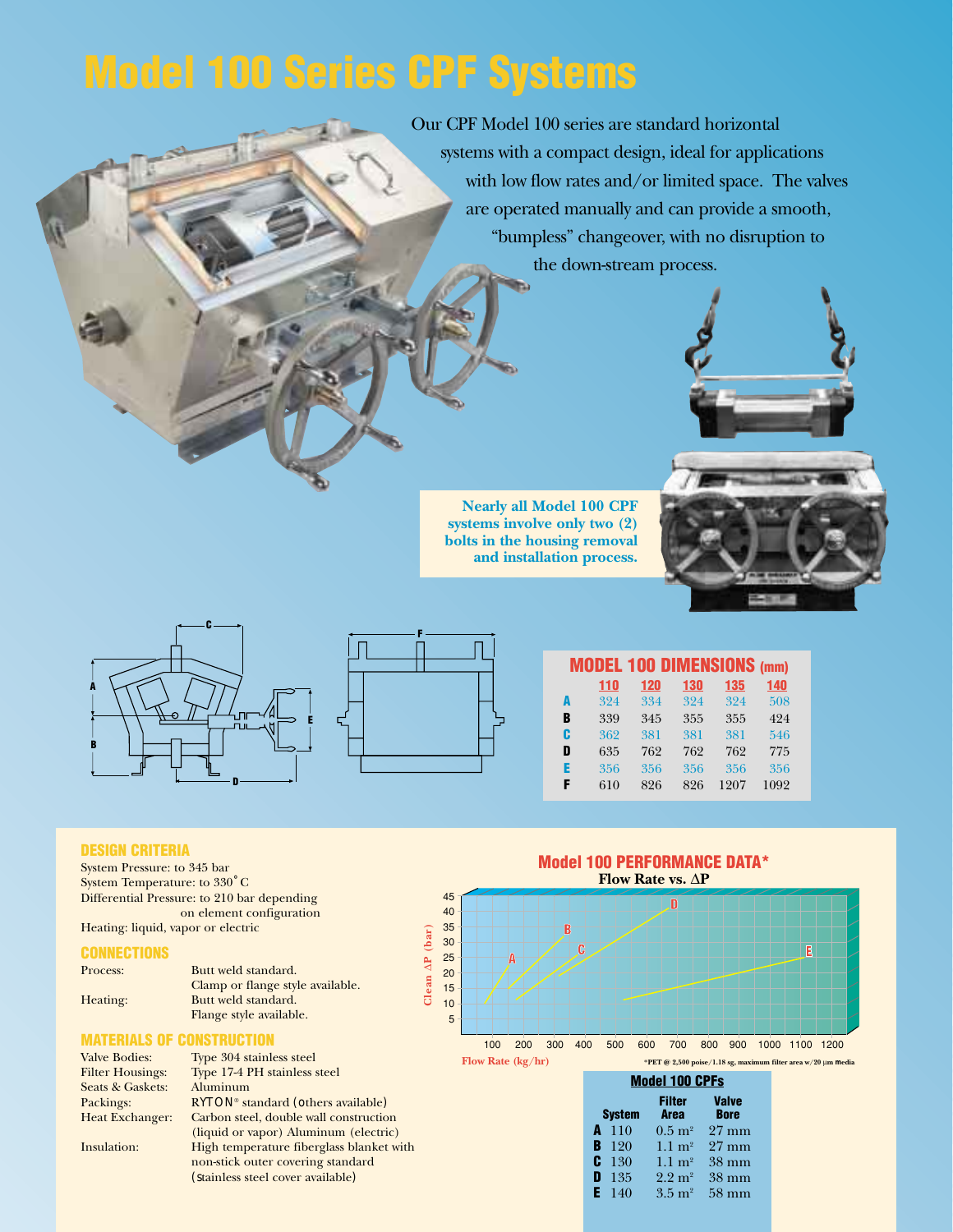## **Model 200 Series CPF Systems**

Our CPF Model 200 series are large, vertical systems designed for applications with special requirements and/or high flow rates. They are available configured for manual operation, or in fully automated, computer-controlled designs. With the complete computer-controlled valve package, the Model 200 ensures consistently smooth, "bumpless" changeovers, and significantly reduces operator error and safety risks.

**In Model 200 CPF systems, the filter housing and heat exchanger DESIGN CRITERIA together form a simple, self-aligning mechanism that enables the** System Pressure: to 345 bar **removal and installation of the filter housing in less than 30 minutes.**System Temperature: to 330˚C Differential Pressure: to 210 bar depending on element configuration Heating: liquid, vapor or electric **CONNECTIONS** Process: Butt weld standard **The mounting plate may be counterbored on the element side, to completely** Clamp or flange **"nest" the element adapter and eliminate low flow areas at the interface.** style available **Jacketed, flush** Heating: Butt weld standard **mounted, ram type** Flange style available **Outlet housing and mounting plate vent and engineered to form discrete flow**  Complete heating **drain valves channels, reducing residence time**  manifolds available **feature reliable and eliminating low flow areas (option) metal-to-metal MATERIALS OF CONSTRUCTION sealing** Valve Bodies: Type 17-4 or 304 **Element tube** stainless steel **bundle is**  Filter Housings: Type 17-4 or 304 **computer**  stainless steel **modeled to ensure optimal** Seats: Aluminum **flow distribution,** Housing Seals: Stainless steel o-ring **minimum**  Packings: Ryton standard **pressure drop**  (others available) **and maximum on-stream life Electrically** Heat Exchanger: Carbon steel, double **actuated, fully** wall construction **automated Asbestos-free** (liquid or vapor) **(option), spool glass fiber**  aluminum (electric) **type diverter insulation valves offer** Insulation: High temperature **custom fitted to unparalleled** (option) fiberglass blanket **prevent system performance** with non-stick outer **and safety heat loss (option)** covering stainless steel *U* cover available **Custom fitted, Jack screw all stainless assembly ensures THE HEAT EXCHANGER AND FILTER positive seating steel cover HOUSINGS ARE DESIGNED TO protects of housing ASME CODE AND MAY BE port to inlet insulation and "U" STAMPED UPON REQUEST. facilitates diverter valve cleaning Model 200 PERFORMANCE DATA\* (option) Flow Rate vs.** ∆**P and Residence Time** 60 3 **A** Kesit **Residence Time (min.)** 50 Clean  $\Delta P$  (bar) **Clean** ∆**P (bar) <sup>B</sup> <sup>C</sup>** 40 2 30 20 1 (min. 10  $\frac{1}{16000}$ 0 2000 4000 6000 8000 10000 12000 14000 16000 **Liquid/vapor Flow Rate (kg/hr) \*PET @ 2,500 poise/1.18 sg, Clean** ∆**P (bar) Residence Time (min.) maximum filter area w/20** µ**m media heating connections manifolded (option) for Model 200 CPFs ease of installation and maintenance System Filter Area Valve Bore A** 230 - 10940 11.5 m<sup>2</sup> 58 mm<br>**B** 240 - 13250 20.0 m<sup>2</sup> 80 mm **U-bolt assembly secures positive seal between B** 240 - 13250 20.0 m<sup>2</sup> 80 mm<br>**C** 250 - 18756 45.0 m<sup>2</sup> 103 mm **outlet housing port and outlet diverter valve 250 - 18756**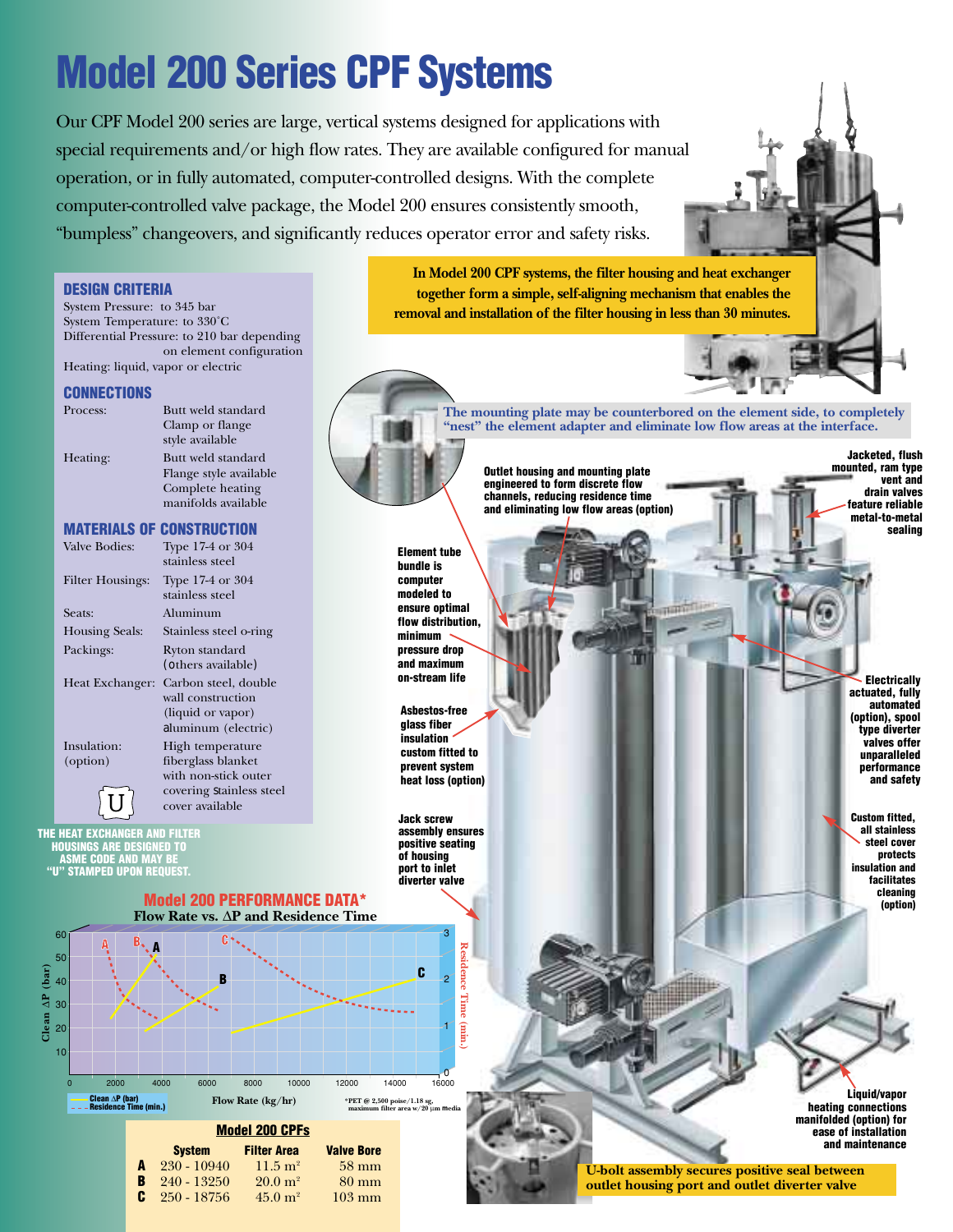## **Spool-Type Diverter Valves For Smooth, Bumpless Changeovers**

Fluid Dynamics' CPF systems incorporate specially designed spool type diverter valves, known for their exceptional dependability and reliability. The pressure balanced spool design operates smoothly and consistently with minimal force.



### **Contoured Spool Valves**

Our latest development in valve design is our contoured spool valve. Developed with state-ofthe-art computer modeling technology, the

> contoured spool valve is designed for applications in which optimal flow properties are critical. The unique spool contour creates a distinct flow pattern resulting in optimum residence time distribution and no low flow areas.

## **In-Line Filters For Batch Processes**

Fluid Dynamics' in-line filter systems incorporate a single filter housing for batch processes in which continuous operation is not required.

The systems are custom designed for specific application pressure, flow, and temperature requirements. The filter housing is designed for optimal flow properties and is available in vertical (Model 200 type), horizontal (Model 100 type), and

straight-through designs.



## **Filter Elements Elements**

### **Reusable, Cleanable & Dependable**

At Fluid Dynamics, we offer a complete line of filter elements that incorporate our own specially formulated Dynalloy sintered metal fiber media and Dynamesh, precision woven wire cloth. Available in removal ratings from 1 µm to over 400 µm, our elements are engineered for optimum performance and specially designed for the demanding needs of the polymer industry.

## **Training & raining & Service**

### **Support You Can Count On**

Fluid Dynamics will be there to support you to ensure that your system performs to your exacting standards. Our trained service team is available to assist you with system installation and start-up. We will also provide comprehensive training for your production personnel. And, should you need additional help, we offer an affordable range of maintenance and service contracts, providing 24-hour field service and technical assistance through our many worldwide locations.